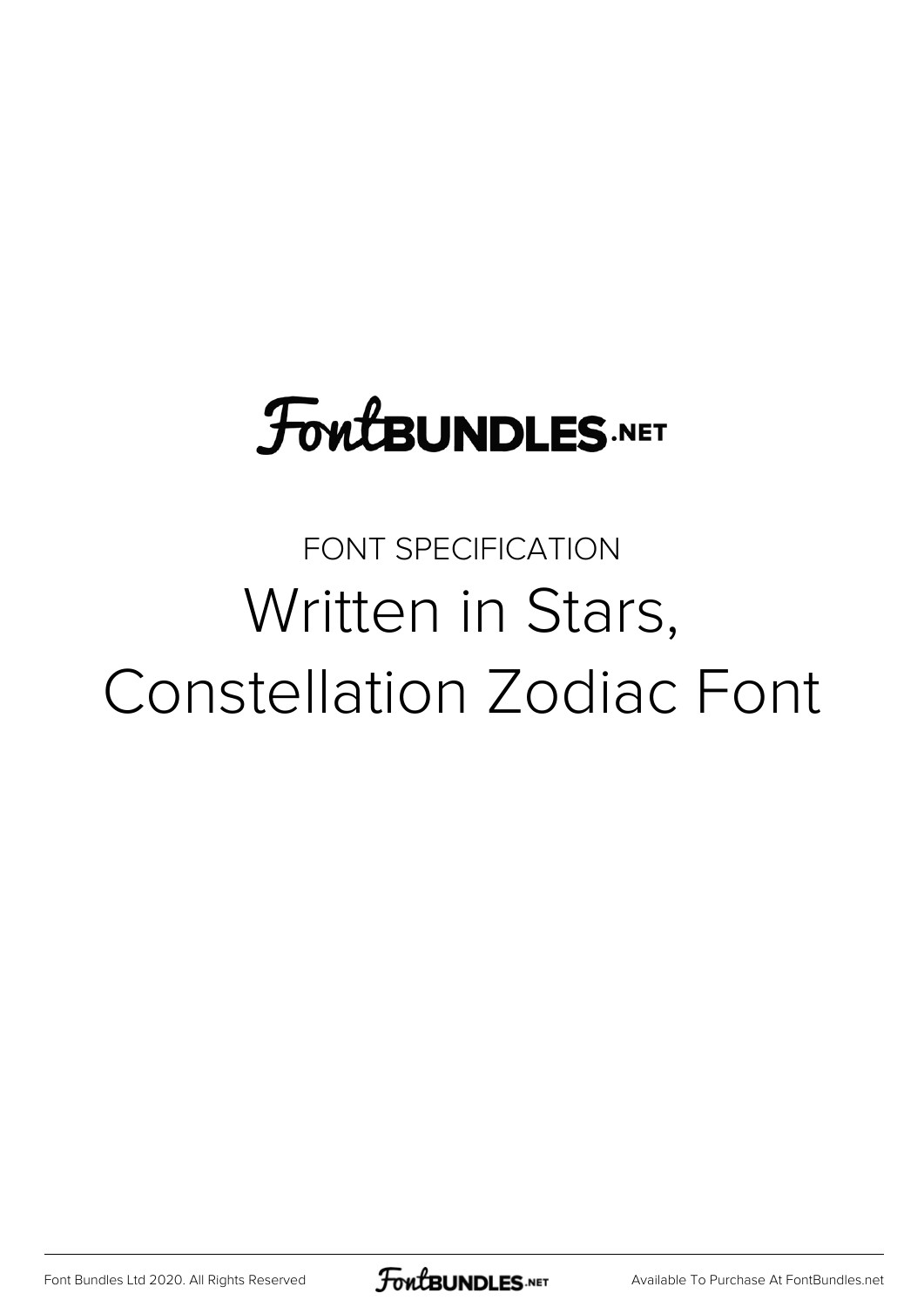### Written In Stars - Regular

**Uppercase Characters** 

## ABCDEFGHIJKLMNO  $PQRSTUWWXYZ$

### Lowercase Characters

abcdefghijklmnapgrst UVWXYZ

#### **Numbers**

0123456789

### Punctuation and Symbols

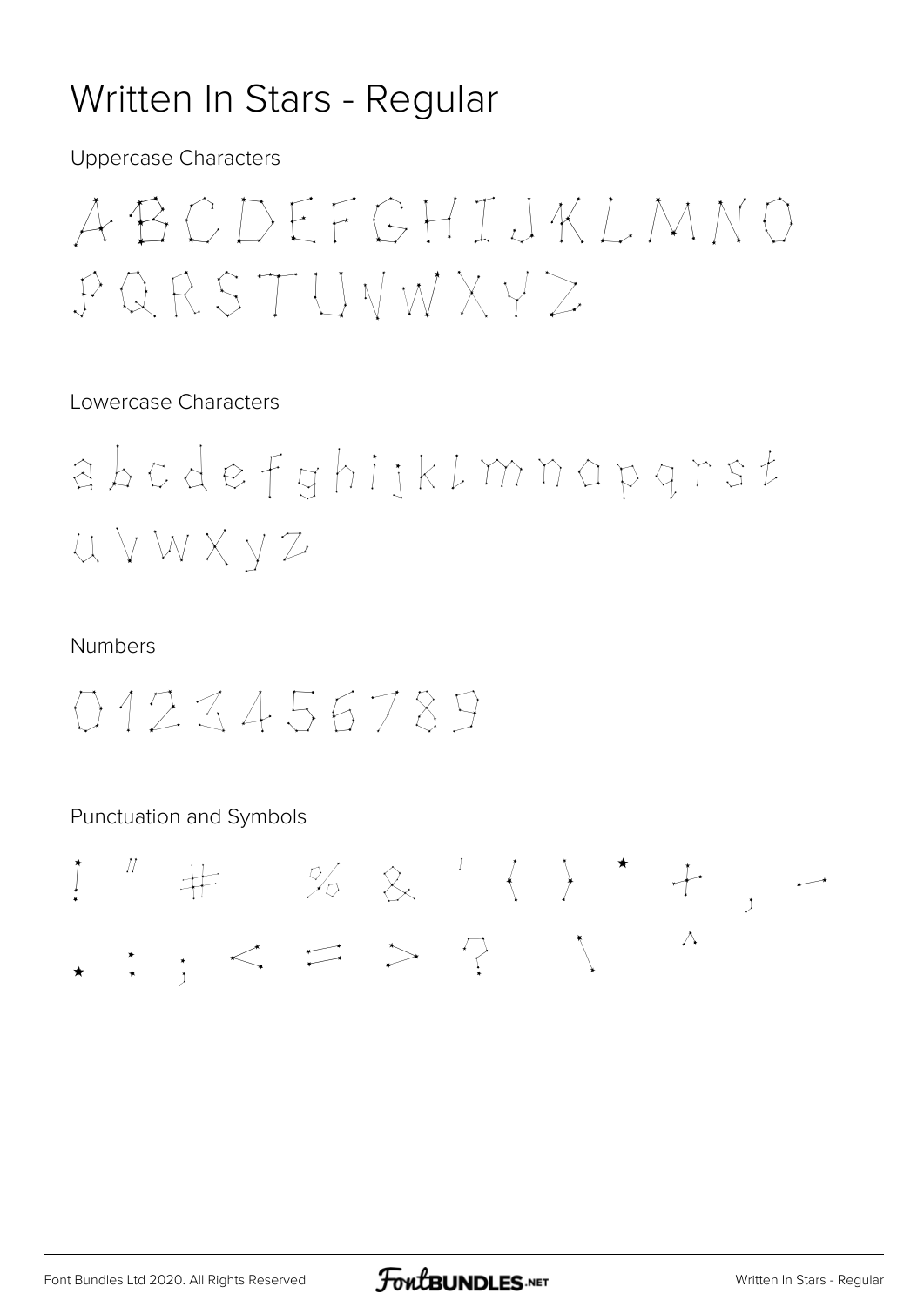All Other Glyphs